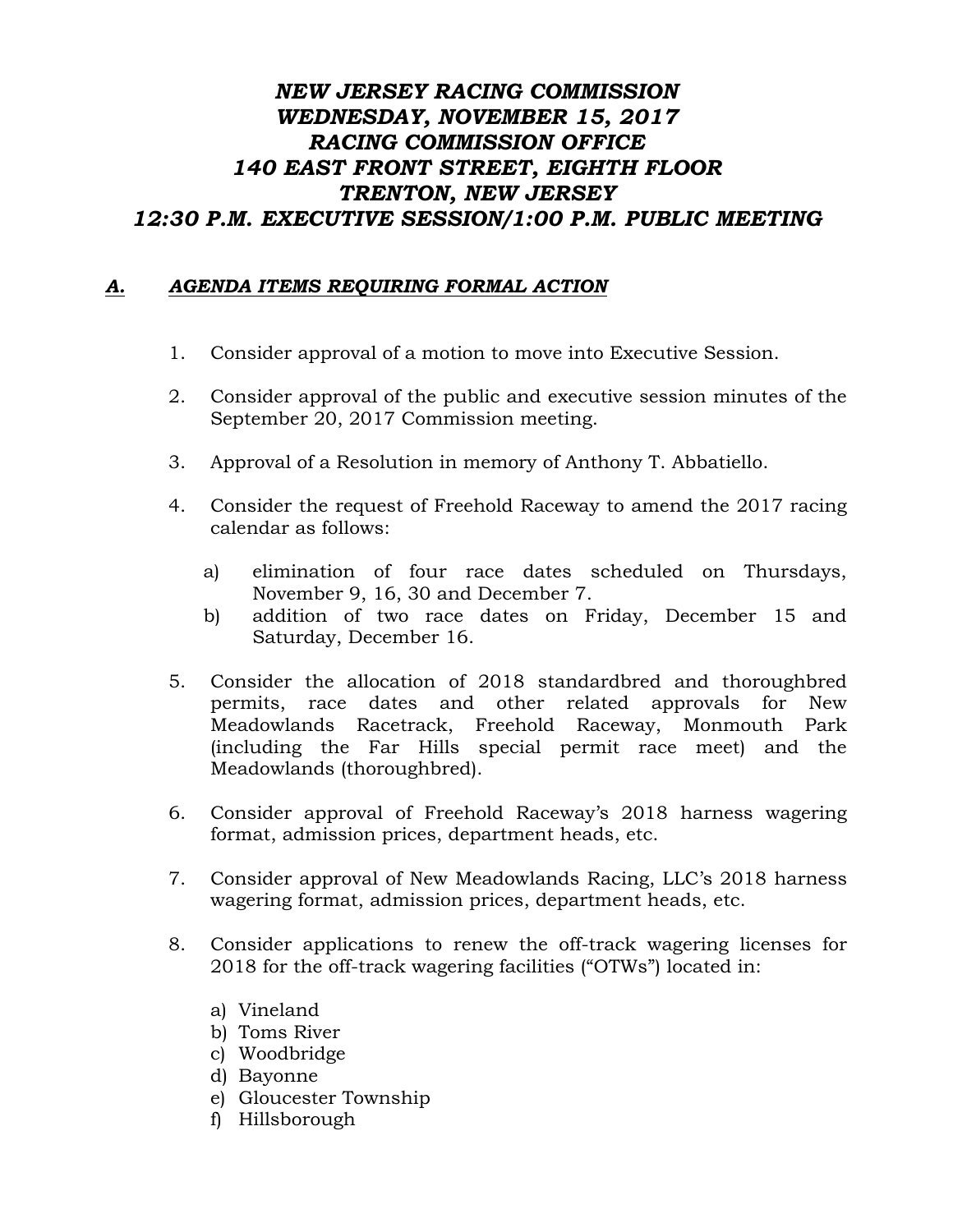## Page 2 of 3

- 9. Consider approval of the application of the New Jersey Sports and Exposition Authority to renew the account wagering license for 2018.
- 10. Consider the request of the New Jersey racetrack permit holders to conduct sending and receiving, intra and interstate simulcasting with their racetracks, OTWs, and the account wagering system in 2018 and approval to conduct common pool and separate pool parimutuel wagering thereupon.
- 11. Consider approval of Marina District Development Company, LLC (doing business as the Borgata Hotel, Casino & Spa ("Borgata")) to accept intra and interstate simulcasting from approved racing facilities and to conduct intra and interstate common pool and separate pool parimutuel wagering in 2018.
- 12. Consider approval of Sportech Racing, Inc. to continue to provide totalisator services and act as the hub facility at the Mount Laurel Data Center in 2018 for the approved racing facilities, the OTWs, the Borgata and the account wagering system.
- 13. Consider the request of the racetrack permit holders, the OTWs, the Borgata and the account wagering system to conduct advance wagering (full or partial card) on the following races of national interest in 2018: Arc de Triomphe, Belmont Stakes, Breeders Crown Day, Breeders Cup (Ultra Pick 6), Cane Pace, Claiming Crown, Dubai Racing, Elitopp (Sweden), Florida Derby, Kentucky Derby, Hambletonian Eliminations Day, Hambletonian Day, Haskell Invitational, Japan Cup, Meadowlands Pace Day, Melbourne Cup, Pennsylvania Derby, Preakness, Prix d' Amerique Race, Santa Anita Derby, Santa Anita Handicap, Travers, and Woodford Reserve.
- 14. Consider the request of the racetrack permit holders, the OTWs, the Borgata and the account wagering system to offer 2018 special wagers of national interest and conduct advance wagering.
- 15. Consider the application of the New Jersey Sports and Exposition Authority for the renewal of the exchange wagering license, the application of Darby Development LLC for the renewal of the exchange management agent license and the application of Betfair US LLC for the renewal of the exchange services agent license and related issues.
- 16. Consider the initial decision issued in Alison Hassig v. New Jersey Racing Commission, OAL Docket No. RAC 13878-2016S.